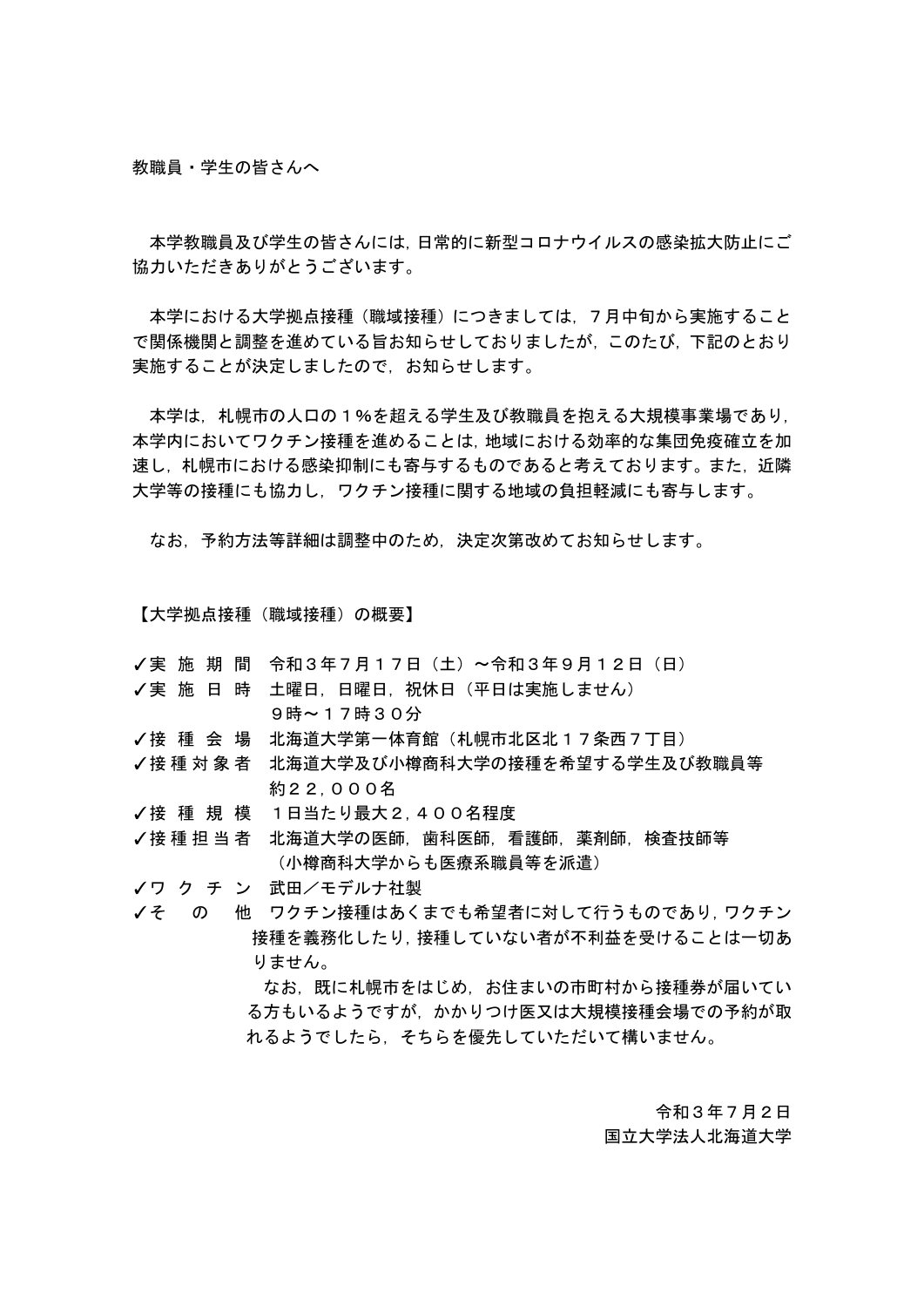Dear students, faculty, and staff members of Hokkaido University

We would like to thank all of you, the members of the University community, for your continued cooperation to help prevent the spread of COVID-19.

We have previously announced that the University's vaccination program (in-house vaccinations) will start mid-July and that we have been coordinating and preparing with relevant organizations. Please find the information on the University's vaccination program below.

The University's operation is one of the largest in the area with its members, including students, faculty and staff members, comprising over 1% of the total population of the City of Sapporo. The in-house vaccination program is expected to swiftly achieve effective herd immunity in the area and contribute to the prevention of COVID-19 in Sapporo. We also aim to help ease the burden placed on local communities regarding vaccination by cooperating with the neighboring university and other organizations for their vaccinations.

We will later inform you of further details such as how to schedule an appointment as they are currently being coordinated.

【Summary of University Vaccination Program (in-house vaccinations)】

- ✓Period: Saturday, July 17th through Sunday, September 12, 2021
- ✓Days and Hours of Operation: Saturday, Sunday and Holidays (no weekdays) 9:00 to 17:30
- ✓Vaccination Site: Hokkaido University Gym 1 (Kita 17 Nishi 7, Kita-ku, Sapporo)
- ✓Eligibility: Total of 22,000 students, faculty and staff members, etc. of Hokkaido University and Otaru University of Commerce who wish to receive vaccination
- ✓Scope of Vaccination: a maximum of approximately 2,400 people per day
- ✓ Vaccine Administration Personnel: physicians, dentists, nurses, pharmacists, lab technicians, etc. of Hokkaido University

(Otaru University of Commerce will dispatch its faculty in medical science) ✓Vaccine Available: Takeda/Moderna vaccines

✓Other: Vaccination is available to those who wish to receive it and is not an obligation.